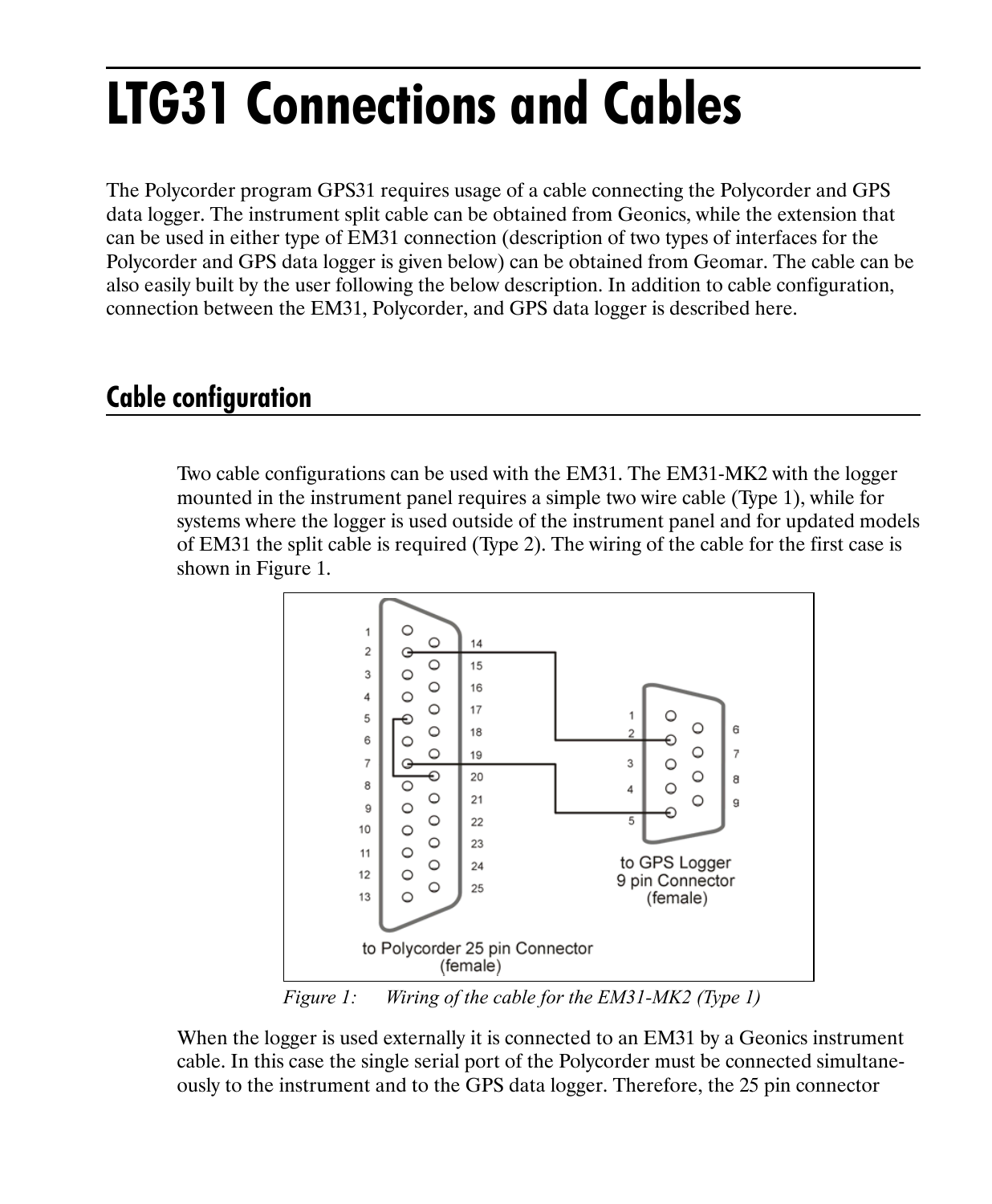connected to the Polycorder must contain two cables, one leading to the instrument and another cable connecting the GPS data logger. The configuration of this cable is given in Figure 2.



*Figure 2: The configuration of the split cable (Type 2)* 

In both configurations it is important that in the 25 pin connector, pins 5 and 20 are connected. In the split cable (Type 2) pin 2 in the 25 pin connector must not be connected to the instrument.

## **Connection of the system**

Depending on where the Polycorder is placed two types of connections can be employed. The first type of connection, where the Polycorder is placed in the instrument panel, is shown in Figure 3.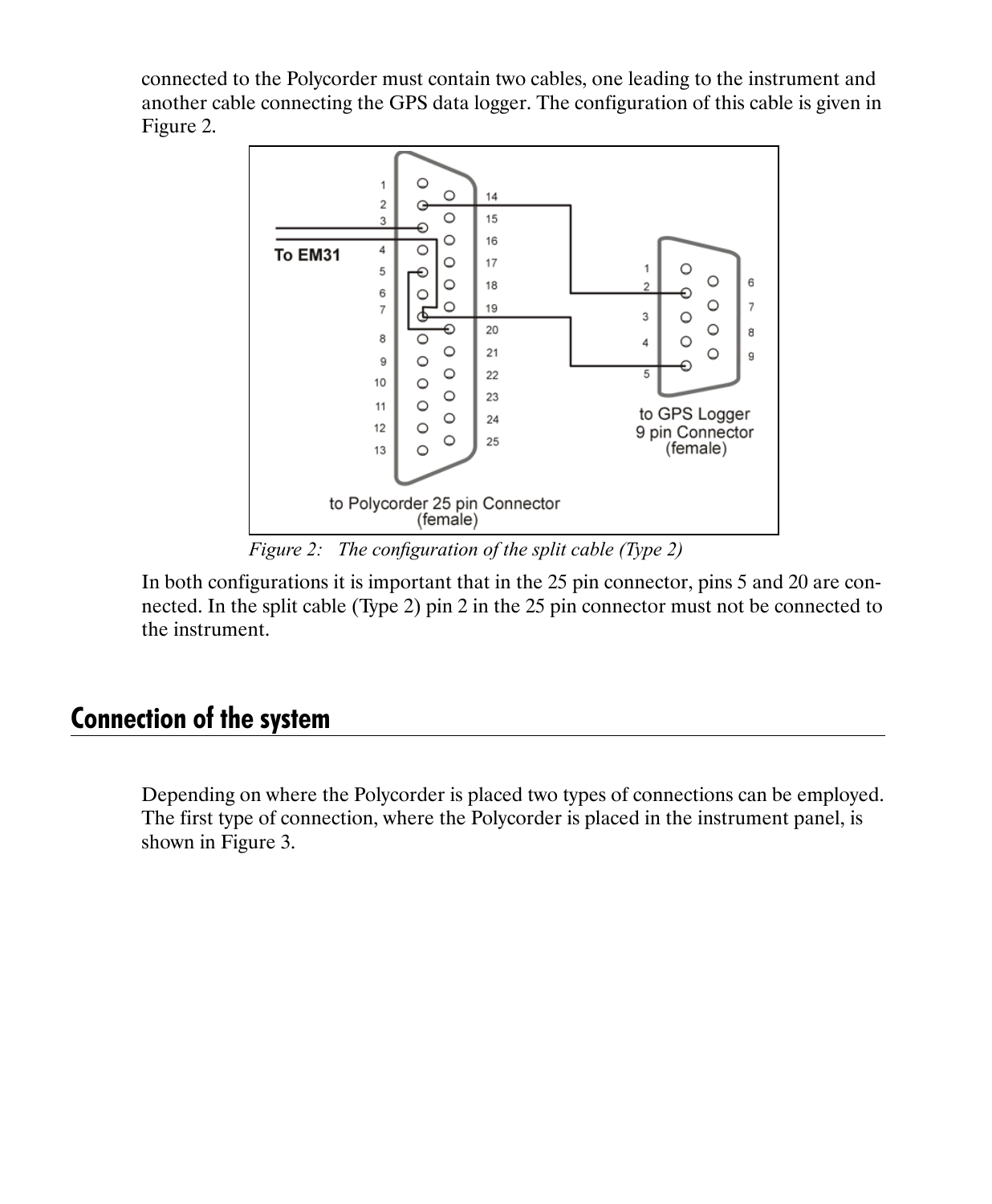

*Figure 3: The EM31-MK2 and GPS data logger connection diagram*

When the Polycorder is used externally, two possible connections are presented in Figures 4 and 5.



*Figure 4: The EM31, Polycorder, and GPS data logger (TDC2) connection diagram*